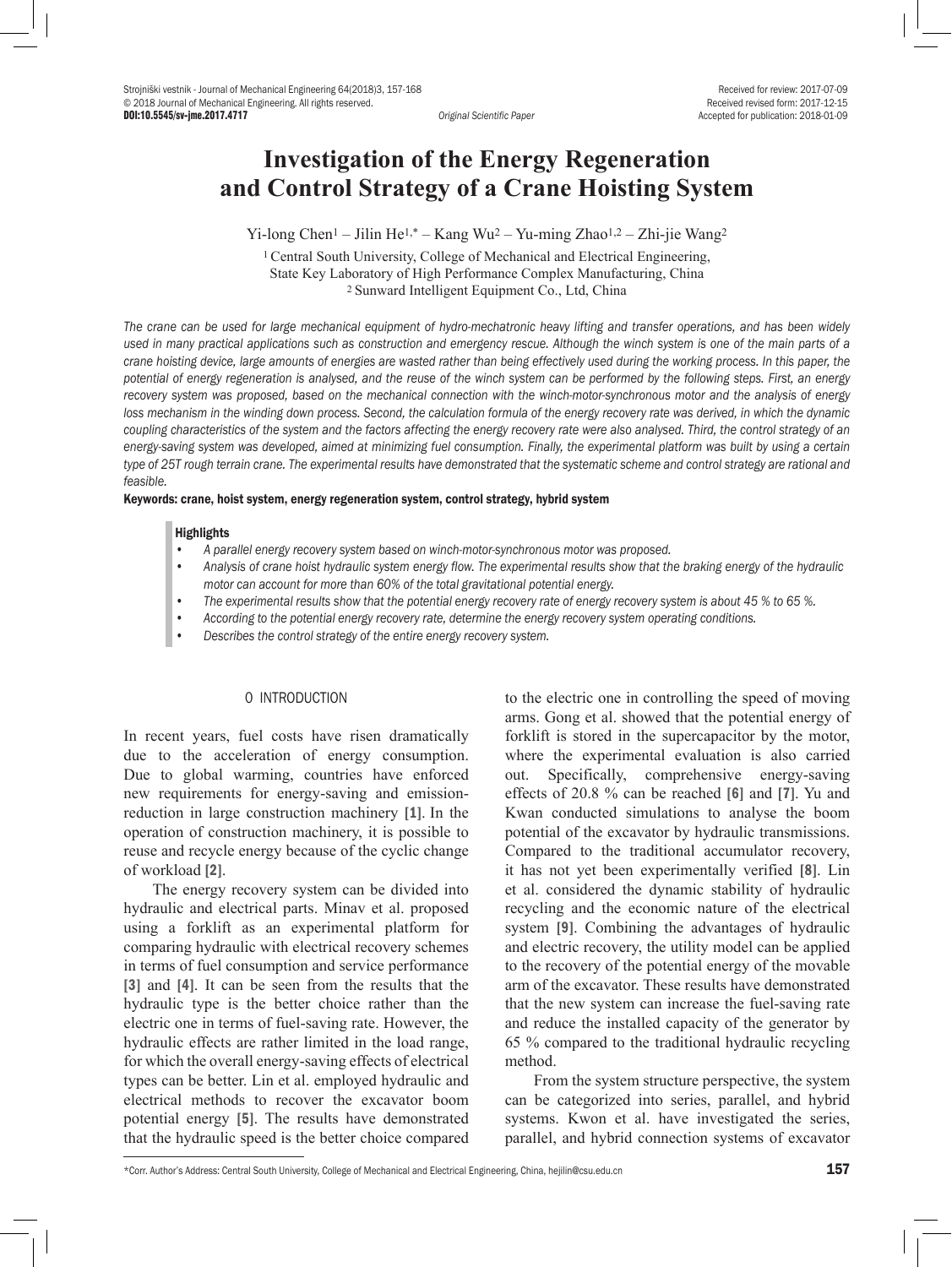energy-saving systems [10]. The results have shown that the hybrid method is more advantageous, as the feedback time is shorter than the other two types of coupling systems. Wang and Wang proposed optimizing parameters of the permanent magnet synchronous motor (PMSM), where the fuel-saving rate can be improved in the series system [11].

For hoist systems, the potential energy recovery of excavator and forklift can provide a new direction for energy-saving research and technology. Dai proposed a hybrid system that employed accumulators as energy storage components [12]. Wu et al. proposed a winch two-regulation system, where the accumulator is used to recover the gravitational potential energy released by a hoist when it is lowered [13].

For the control algorithm, Kim et al. proposed an algorithm with the consideration of an equivalent fuel minimization strategy [14]. The efficiency of the diesel engine can be improved by adjusting the speed of the motor appropriately. Xiao et al. proposed the control strategy for a dynamic working condition, where the state of charge (SOC) of the capacitor would fluctuate within a very small range [15].

The above-reported research has shown that much of the habitual performance of swing machinery such as excavators and boom would be consumed during the starting and braking process. The use of hydraulic accumulator-type recycling can quickly release energy and recovery effects, which can obtain better results. For some potential changes in the system, the use of electric energy recovery should be considered due to the capacity limitations of the accumulator storage. The main objective of the control algorithm is to ensure the performance of the premise, and to reduce the fuel consumption of the system as much as possible.

In this paper, the investigated crane hoisting system (CHS) is required to increase and decrease frequently from several tons to tens of tons of cargo during the operating process. The vertical distance of rise and fall can be more than ten meters, where a large amount of potential energy would change in the declining process. Therefore, the electric recovery mode is adopted. In terms of the system structure, the excessive cost and complexity of the component are required to be increased, although the hybrid type is good at saving energy. Therefore, the parallel structure is employed in this paper.

The rest of the paper can be structured as follows. In Section 1, the energy regeneration methods for CHS are demonstrated. Section 2 describes the control strategies in detail. Extensive analysis of experimental results and discussions are described in Section 3. Lastly, concluding remarks are presented in Section 4.

#### 1 ENERGY REGENERATION METHODS FOR CHS

#### 1.1 Working Style

The CHS mainly consists of hydraulic motor, balance valve and reversing valve, which is shown in Fig. 1. If the hoist falls, the pump outlet flow can be divided into two parts. Part of the flow goes to the motor and balance valve 1, which is used for load braking. The other part of the flow goes to the balance valve 2, which is used to open the balance valve. In the course of winding down, the change of the potential energy of the weight  $E_G$  where it's  $E_G = mgh$ .

Table 1. *Winding down condition*

| Parameter | Range<br>[m] | Angle<br>[°] | Arm<br>elongation<br>[m] | Engine<br>speed<br>[r/min] | Height<br>[m] | Load<br>[kg] |
|-----------|--------------|--------------|--------------------------|----------------------------|---------------|--------------|
| Case1     | հ            | $40^{\circ}$ | 12.78                    | 1400                       | 6             | 7000         |
| Case2     | հ            | $40^{\circ}$ | 12.78                    | 1400                       | 6             | 5500         |
| Case3     | 5            | $55^{\circ}$ | 20.39                    | 1400                       | 10            | 5500         |

This part of potential energy is consumed by the motor and the balance valve. Therefore, the variation of gravitational potential energy should satisfy:

$$
E_G = E_{Q_{bb}} + E_{Q_m}.\tag{1}
$$

The expression of each component is given as:

$$
E_{Q_m} = \int_{t_0}^{t_1} Q_m \Delta P_m dt, \qquad (2)
$$

$$
E_{Q_{bb}} = \int_{t_0}^{t_1} Q_{bb} \Delta P_b dt, \qquad (3)
$$

where  $E_{Q_m}$  is motor brake energy consumption,  $E_{Q_{b}b}$ is balance valve braking energy,  $Q_m$  is pump output flow,  $Q_{bb}$  is the flow of the balance valve 1,  $\Delta P_m$  is the difference of inlet and outlet pressure of the motor and  $\Delta P_h$  is the difference between the inlet.

To verify Eq. (1), each part of the consumed energy during the roll down process is tested. The experimental conditions are set according to the actual operation of the crane and adjusted with the following three points:

First, it is secure. According to the working condition table of a certain type of 25-ton off-road tire crane, the selected working condition is within its working range.

Second, it is typical. It should be considered that the middle long arm and the rated lifting halfweight are the main working conditions of the crane.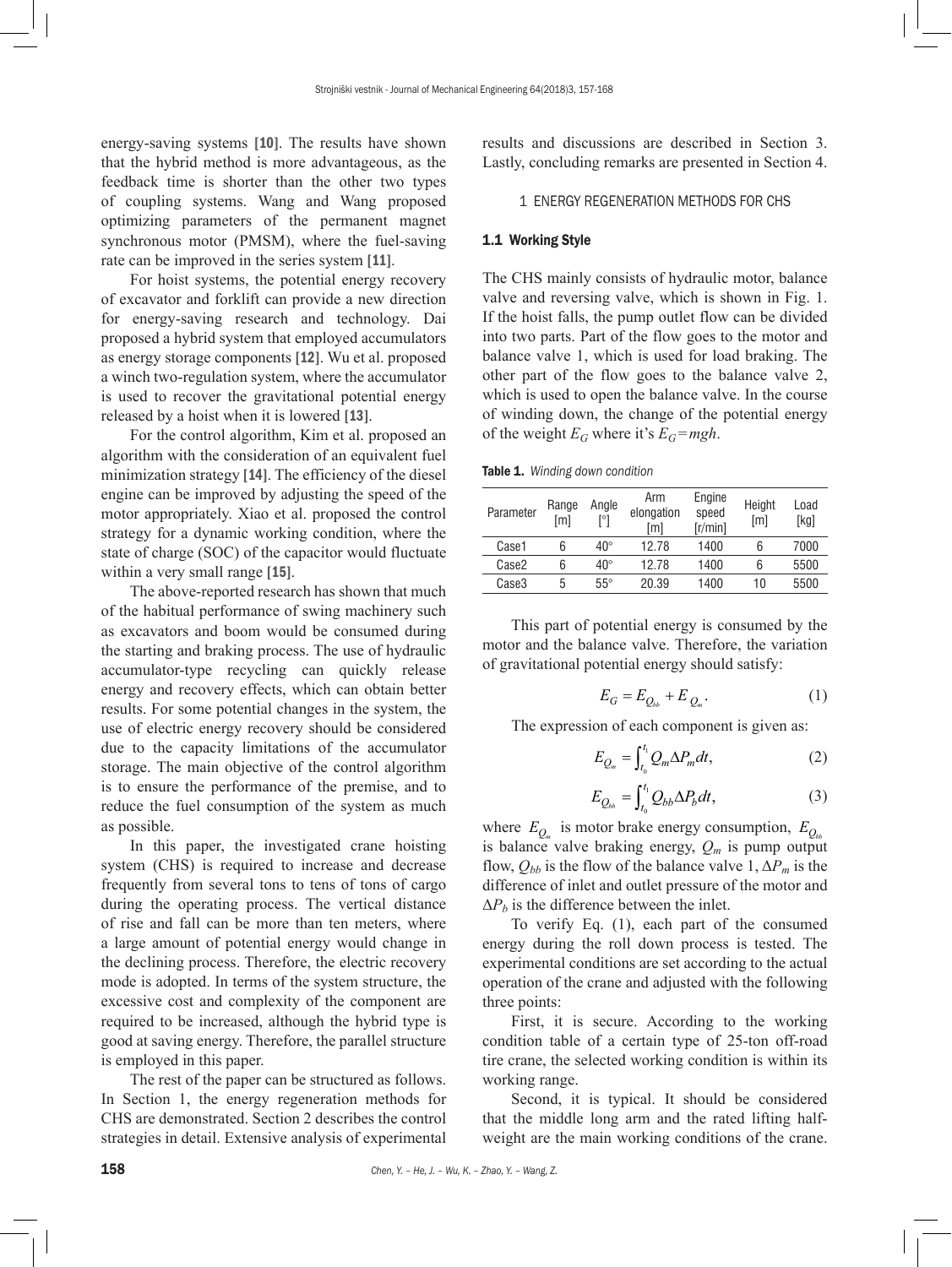Therefore, the length of the main arm is at the full extension of the one arm and the full extension of the two arms. Moreover, the lifting load reaches fifty percent of the rated load.

Third, it is feasible. According to the system structure, shown in Fig. 1, the leakage of the motor can be ignored, and the flow of the balance valve is always equal to the flow of the motor when the hoist is down. Thus, the engine speed is set as a fixed value. In addition, only the potential energy of the hoist system is recovered in this paper, so the experimental conditions do not include the movements of amplitude, rotation and so on.

The experimental operation of the crane is shown in Fig. 2, and the parameters of the experimental working condition are shown in Table 1. The energy consumption of the motor braking and the braking energy of the balance valve can be calculated under these conditions; the results are shown in Table 2.



Fig. 1. *Schematic diagram of the balance valve*

The average of the data is calculated under three conditions, where the energy of the motor brake and the momentum of the balance valve are around 62.1 % and 37.8 % of the gravitational potential energy, respectively. It can be concluded from the experimental data, it is known that the braking energy of the hydraulic motor can account for more than 60%

of the total gravitational potential energy, and there is a large space for energy recovery.

|  |  |  | Table 2. Results of energy flow tests |
|--|--|--|---------------------------------------|
|--|--|--|---------------------------------------|

| Project                                  | Case  |       |       |  |
|------------------------------------------|-------|-------|-------|--|
|                                          | Case1 | Case1 | Case1 |  |
| Motor brake $E_{Q_m}$ [kJ]               | 244.5 | 211.0 | 333.2 |  |
| Balance valve brake $E_{Q_{bb}}$<br>[kJ] | 174.9 | 146.9 | 234.2 |  |
| Potential energy $E_G$ [kJ]              | 411.6 | 323.4 | 539.0 |  |
| $E_{Q_{m}}$ / $E_{G}\left[ \% \right]$   | 59.4  | 65.2  | 61.8  |  |
| $/E_G$ [%]                               | 42.5  | 45.5  | 43.5  |  |



Fig. 2. *Schematic diagram of crane experiment operation*

## 1.2 Configurations of the Energy Recovery System

Based on the analysis of the energy consumption mechanism, the potential energy recovery is a key component for saving energy. By considering the recovery of potential energy, the system should include an energy storage device, for the potential energy wasted in the process of load distribution. Subsequently, the recovered energy can be used if the load rises. To achieve this objective, a hoist with a double-speed reducer is designed to recover the gravitational potential energy, where the control strategy of the system can be obtained. The schematic of the system is presented in Fig. 3, and the real system is presented in Fig. 4.

The complete system consists of six essential parts. The first is the variable motor mechanism, which is used as the actuator for the whole system.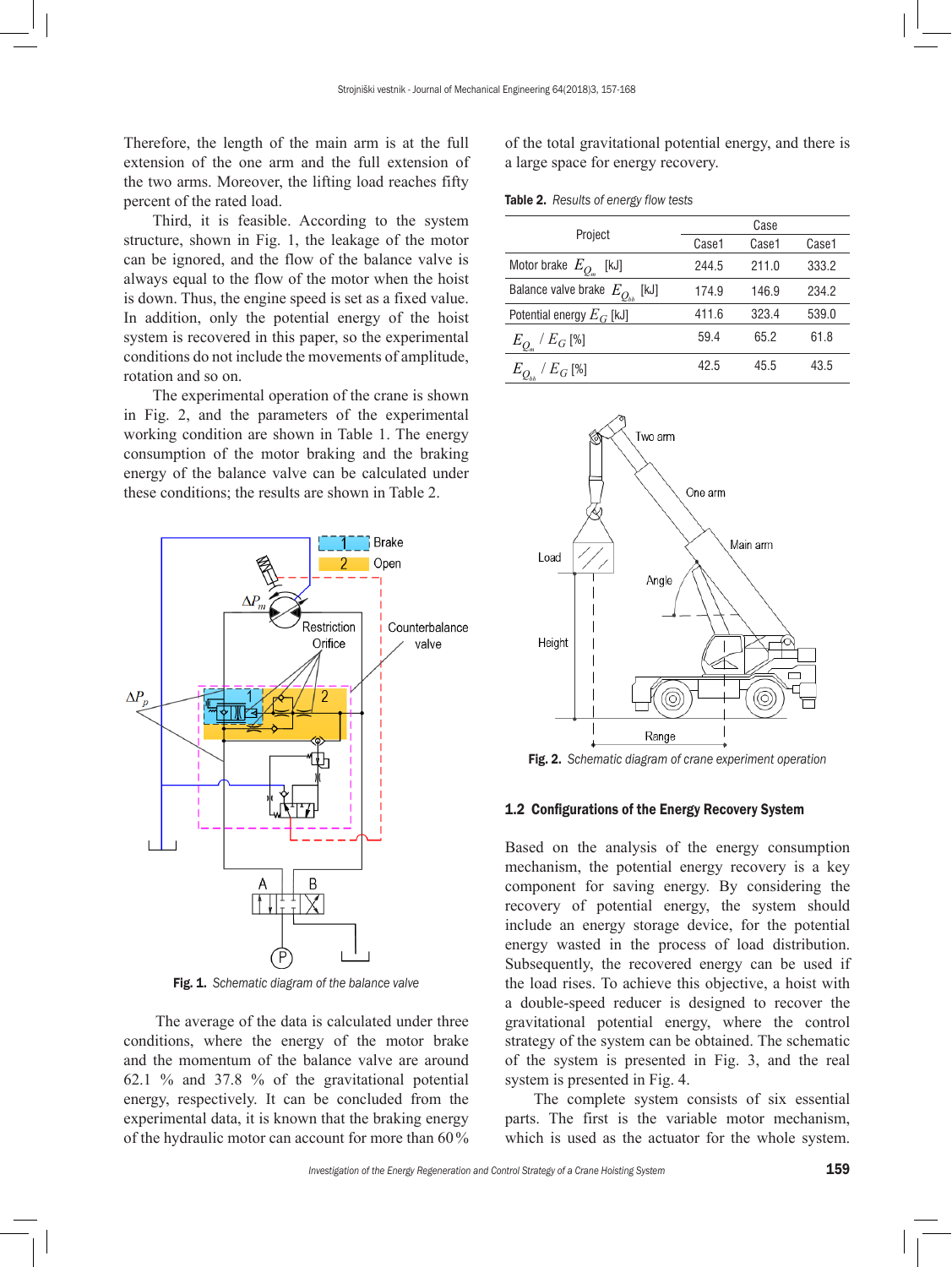The second is the balance valve. This component can be used for the motor brake and unlock, as well as for protecting the system. The third is the multiway valve group, where motor commutation can be completed by the use of this part. The fourth is the quantitative pump, which is used to provide power for the system. The fifth is the PMSM, which is the energy recovery device of the system. The sixth is the lithium battery for energy storage.



Fig. 3. *Energy recovery system structure*



Fig. 4. *Energy-saving system physical map*

The energy recovery process of the system can be divided into two stages, namely, load rise and load drop. When the load decreases, the pilot oil would slowly unlock the hydraulic motor. When the inlet pressure reaches the set pressure of the balance valve, the balance valve port will be opened. In the initial stage of the decline, the working load would start to accelerate from the static state since the output torque of the hoist motor is less than the load torque. From the hoisting system to the steady state, the PMSM is simultaneously driven by the motor and the heavy load when the PMSM enters the power generation state. The alternating current generated by the PMSM is converted into the direct current by a frequency converter, which is later stored in a lithium battery.

When the load decreases to the desired height, the hydraulic motor port is cut off and the load is braked. Meanwhile, the power generation mode is turned off in the PMSM. When the load increases, the pilot oil slowly unlocks the hydraulic motor, and the hydraulic motor drives the hoist to rise. When the load rising speed reaches to the motor starting speed, the PMSM would enter the electric mode. In this case, the PMSM and the hydraulic motor would drive the load together. The recovered energy from the battery can go through the inverter to feed power to the motor. If the load reaches the required height, the handle can return to the middle position, where the inlet pressure can decrease, and the check valve can close. Subsequently, the brake oil-cylinder releases the pressure, so that the hydraulic motor is locked by the hydraulic lock. Finally, the motor output zero torque is separated from the system.

In this system, the PMSM is connected with the motor through the hoist, which can reduce the energy conversion in the energy utilization process.

# 2 CONTROL STRATEGY

There are three goals to be achieved for a control strategy. The first is to improve the recovery efficiency, where the distribution of the working points of the PMSM can be guaranteed to be in or near economic viability. The second is to stabilize the SOC value of the battery within the operating range, which can be achieved by adjusting the working point of PMSM. Finally, the last goal is to make sure that the hoisting system can operate with desirable performance. In other words, the displacement of the motor and pressure matching should be successfully obtained; the control strategy is illustrated in Fig. 15. More specifically, this strategy is based on the following principles.

### 2.1 Step 1: Working Mode of the PMSM

According to Section 1.2, the PMSM is an energy recovery device, but the energy recovery is not always economical. To reach the minimum fuel consumption of the system, the working mode of the synchronous motor is indirectly determined by analysing the main factors that affect the fuel-saving rate.

# 2.1.1 *Fuel Consumption in the Hoist System under the Ordinary Mode*

In the ordinary mode, the fuel consumption of a work cycle of the hoist system can be divided into two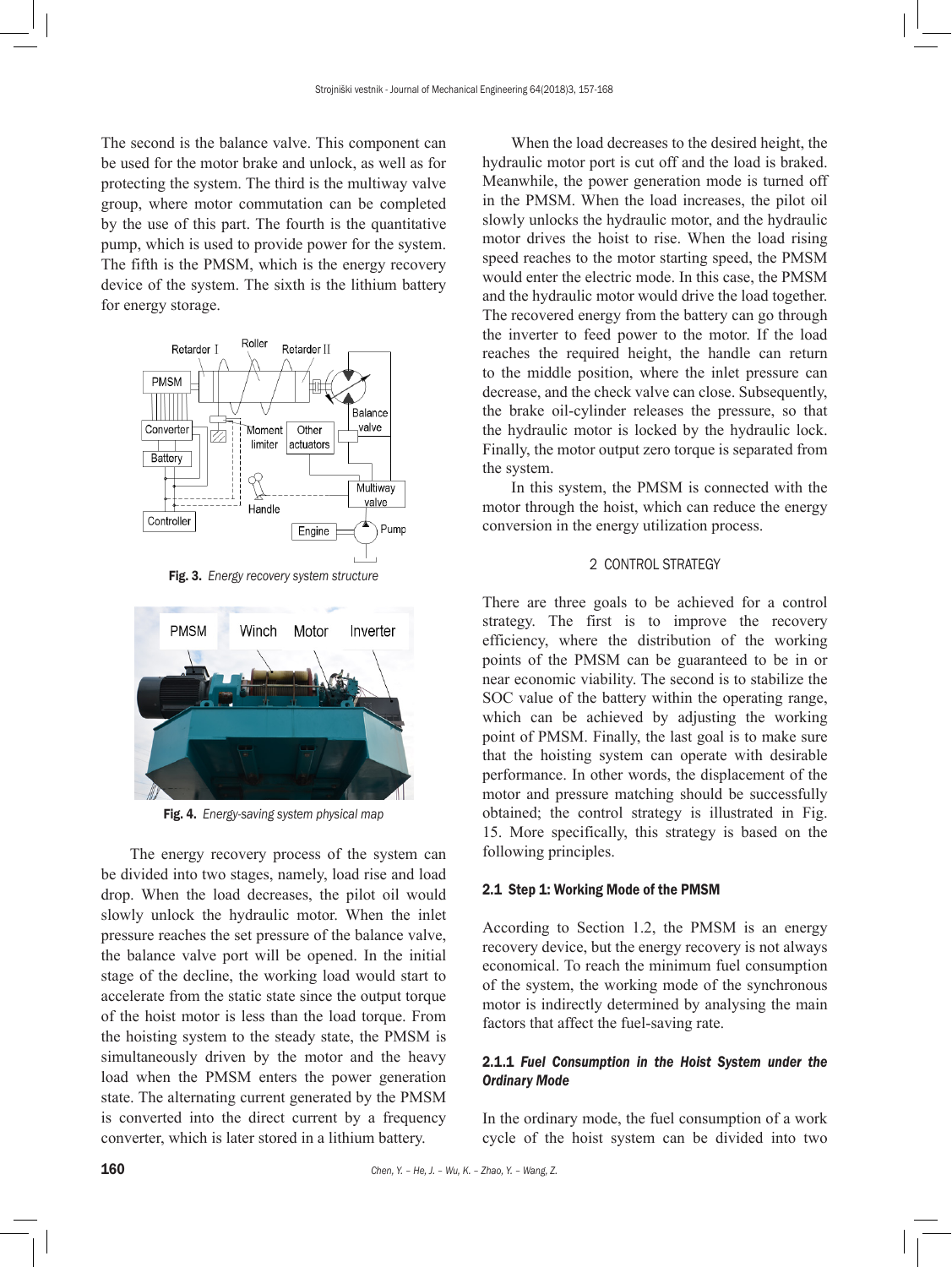stages: rising and falling. During the rising stage, the fuel consumed by the engine is mainly used to overcome the load gravity, while the fuel consumed in the down stage is mainly used to brake the working load (the brake is completed by the motor and the balancing valve, which is equal to the variation of the gravitational potential energy) and the opening balance valve.

According to Section 1.1, the balance valve consists of two parts: balance valve 1 and balance valve 2, which are shown in Fig. 1. Assuming that the two parts of the ratio of the number of damping holes is  $1/n$ , the relationship between the flow of the balancing valve 1  $(Q_{bb})$  and the flow of the balance valve 2  $(Q_{bo})$  can be summarized according to the fluid continuity equation:

$$
Q_{bb} = \sqrt{n} Q_{bo}.\tag{4}
$$

Therefore, the energy consumed by balance valve is:

$$
E_b = E_{bo} + E_{bb}.\tag{5}
$$

The expression of each component can be given as:

$$
E_{bo} = \frac{1}{1 + \sqrt{n}} \int Q \Delta P_b dt,
$$
\n(6)

$$
E_{bb} = \frac{\sqrt{n}}{1 + \sqrt{n}} \int Q \Delta P_m dt, \tag{7}
$$

where  $E_{bo}$  is the energy consumed by opening the balance valve,  $E_{bb}$  is the energy consumed by braking the hoist system, *Q* is flow through the balance valve, and its value is equal to the sum of  $Q_{bb}$  and  $Q_{bo}$ ,  $\Delta P_m$ is the difference of inlet and outlet pressure of the motor, and  $\Delta P_b$  is the difference between the inlet and outlet pressure of the balance valve.

Therefore, the common mode of fuel consumption can be obtained as follows:

$$
E = \frac{(mgh_1 + mgh_2 + \frac{Q\Delta P_b}{1 + \sqrt{n}}t_2)}{\eta},
$$
 (8)

where  $h_1$  is the load rise height,  $h_2$  is the load drop height, *m* is working load, *η* is efficiency of diesel engine,  $t_1$  is the load rise time, and  $t_2$  is load down time.

## *2.1.2 Fuel Consumption in the Hoist System under the Energy-Saving Mode*

Compared with the normal mode, in the energy-saving mode, during the ascending stage, the fuel consumed by the engine is mainly used to overcome the load gravity, which is partly provided by the motor, and the other part is provided by the engine because of the traction of the motor.

Therefore, the energy-saving mode of fuel consumption can be obtained as follows:

$$
E_S = \frac{(mgh_1 - P_d t_1) + (\frac{\sqrt{nQ}\Delta P_m}{1 + \sqrt{n}} + \frac{Q\Delta P_b}{1 + \sqrt{n}})t_2}{\eta}, \quad (9)
$$

where  $P_d$  is the generated power for the PMSM.

# *2.1.3 The Fuel-Saving Rate*

Based on Sections 2.1.1 and 2.1.2, the fuel-saving rate can be defined as:

$$
\eta_E = \frac{E - E_S}{E}.\tag{10}
$$



Fig. 5. *The fuel-saving rate (changing working load)*

As shown in Fig. 5, the potential energy can be reduced as the load reduces if the power generation and the electric power of the motor are fixed, and the working load is changed. Meanwhile, most of the recovered electrical energy is generated by the amount of work done by the motor, and the rate of fuel saving will significantly decrease. Although the powersaving effect can be improved by reducing the power generation, it is not practical to excessively reduce the power generation, since power generation of the motor is inevitably limited by the battery voltage. Therefore, the energy-saving mode should be off and the common mode is clearly a better choice when the working load is below 0.4 tons.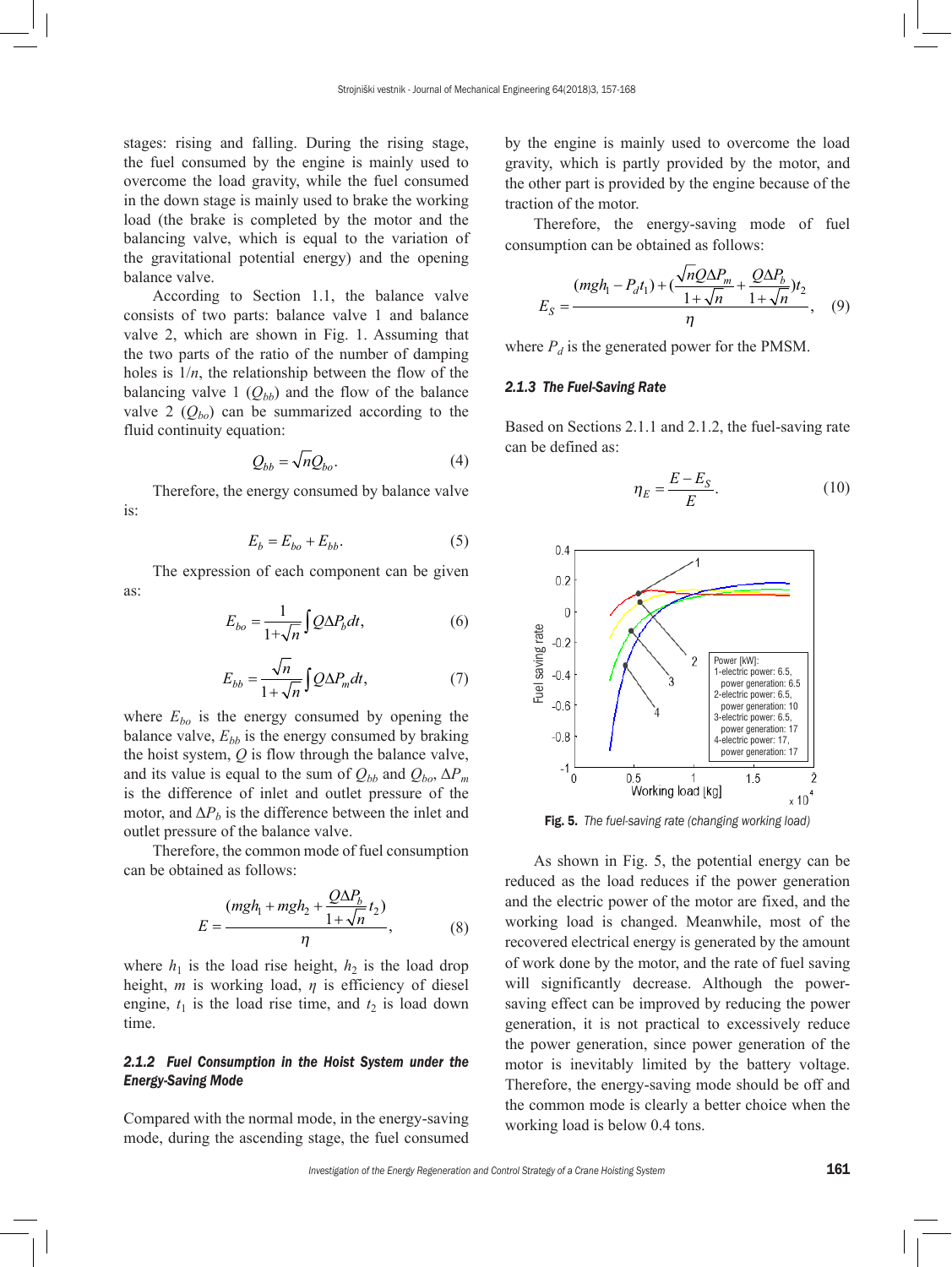#### 2.2 Step 2: The PMSM Control

# *2.2.1 Pull in and Exit of PMSM*

Fig. 6 represents the torque of the hydraulic motor and the PMSM. Among them, the OA segment, AB segment, and BC segment represent the lift and acceleration phase, the uniform rising phase and the deceleration braking phase, respectively.

In Fig. 6, the ascent curve 2 is higher than the curve 1, where the motor is able to operate in high efficiency zones. In the descent stage, the braking performance of curve 3 is better than that of curve 4.



Fig. 6. *PMSM pulls in and exits*



In Fig. 7, the efficiency diagram of the synchronous motor is shown. In view of the low efficiency of the motor at low speed, the PMSM is selected to run at a given minimum speed. When the motor exits the system, the torque of the hydraulic motor would change from "positive" to "negative",

where the torque of the motor should immediately become zero for system to quickly break.

#### *2.2.2 Determination of Power Generation for PMSM*

Based on the recovery rate of potential energy, the power generation of the motor can be determined.

In order to calculate the recovery rate of potential energy, the torque of the PMSM and load is converted to the hydraulic motor shaft. The equation of torque balance is as follows:

$$
T_g - T_m - T_w = 0,\t\t(11)
$$

where  $T_g$  is produced by the PMSM and is converted to the torque on the shaft of the hydraulic motor,  $T_m$  is the output torque of the hydraulic motor, and  $T_w$  is the torque generated by the working load and is converted to the shaft of the motor.

According to Eq. (11), the torque direction of the motor is determined by the load torque and the generator torque. When  $T_g > T_w$ , one part of the recovered electricity is from the change of the potential energy of the load, and the other part is from the work done by the motor. When calculating the recovery rate of potential energy, the electric energy generated by the hydraulic motor should be subtracted. However, when  $T_g < T_w$ , all the electrical energy recovered at this time is from the change of the gravitational potential energy. Therefore, potential recovery can be defined as the ratio of the gravitational potential energy recovered by the executive mechanism to the existence of the gravity potential energy of the system. This quantity can measure the ability of the system to recover potential energy. The potential energy recovery rate of the CHS can be expressed as follows:

$$
\eta_G = \begin{cases} \frac{E_g - E_m}{E_G} & T_g \ge T_w\\ \frac{E_g}{E_G} & T_g < T_w \end{cases} \tag{12}
$$

The component expressions are defined as:

$$
E_G = mgH,\tag{13}
$$

$$
E_m = \Delta P_m Q_m t,\tag{14}
$$

$$
E_g = P_g t,\tag{15}
$$

where  $E_G$  represents the gravitational potential energy released by the hoisting process,  $\Delta P_m$  is motor import and export pressure difference, *t* is the time of winding down, *m* is working load; *H* is load lifting height, *g* is the acceleration of gravity,  $Q_m$  is motor flow,  $E_m$  is the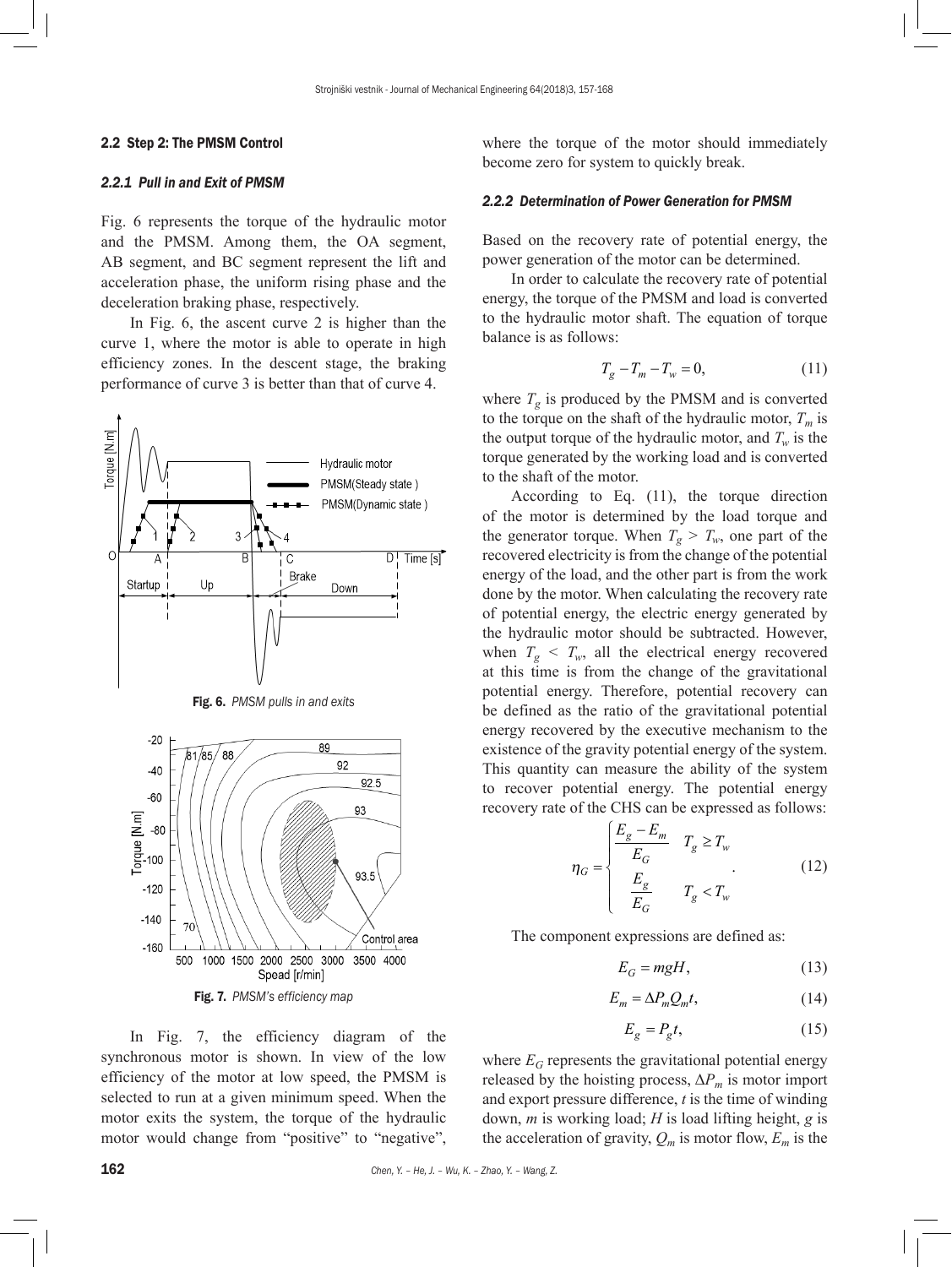work done by motors, and  $E<sub>g</sub>$  is the electrical energy produced by a generator.

If the load is fixed, the power generation is changed; the potential energy recovery rate is shown in Fig. 8. The recovery of potential energy will increase with the increase of the generator power. However, the motor would result in  $T_g > T_w$ , where one part of the energy recovery can be obtained from the hydraulic motor. Therefore, the rate of potential energy recovery can be reduced. When the load is low, it becomes inefficient to increase the potential energy recovery rate by increasing the generator power. Therefore, the most economic point is close to the inflection point. In other words, it would be better to set the range of potential energy recovery between 45 % to 65 %.



Fig. 8. *Potential energy recovery (change generator power)*



Fig. 9. *Fuel-saving rate (change motor power)*

## *2.2.3 Determination of Electric Power of PMSM*

According to Eq. (10), the fuel-saving rate can be determined by the motor, the electric power and the power generation when the load is fixed. An example is given by considering the working load of 7 tons. The motor power generation and electric power can be changed; the fuel-saving rate is shown in Fig. 9. In this figure, it can be seen that the fuel-saving rate is the highest when the electric power is close to the power generation. In other words, the rate of oil saving is the highest when the consumed electric energy is equal to the recovered electric energy. Therefore, the initial electric power selection should be equal to the power generation.

# 2.3 Step 3: SOC Control Strategy

The SOC value can be estimated as follows:

$$
SOC = SOC_{ini} + \frac{\int i\eta dt}{C}.
$$
 (16)

The constraints of SOC value can be defined as follow:

$$
SOC_{\text{min}} \leq SOC \leq SOC_{\text{max}} , \qquad (17)
$$

where  $SOC<sub>ini</sub>$  is the initial SOC of the battery and *i* is the current of the battery. In particular, the charge is positive, the discharge is negative,  $\eta$  is the efficiency of charge discharge, *SOC*max is the upper limit of the allowable state of the capacitance, and *SOC*min is the limit of the allowable capacitance.

According to Eq. (16), the charging and discharging current of the battery can be determined by the generation voltage of the permanent magnet synchronous motor and the line current of the electric rotor. In general, the generation voltage of PMSM cannot be adjusted. The reason is that the battery current would flow back, and reverse discharge results would appear, if the voltage were too low. Therefore, the discharge current can be regulated by adjusting the rotor current. In practical application, the current of the rotor is controlled by a frequency converter; the controller can indirectly control the discharge current given the PMSM power or torque.

In conventional PID, a model between the controlled quantity (SOC value) and the control volume (electric power) is required. However, the voltage in charging and discharging can be substantially affected by operating conditions, where it becomes difficult to quantify the relationship between them. Therefore, the fuzzy algorithm should be considered for resolving this problem. The SOC value and its error variation are fuzzy and would be sent back to the controller as the feedback of the system. In this way, the SOC value of the battery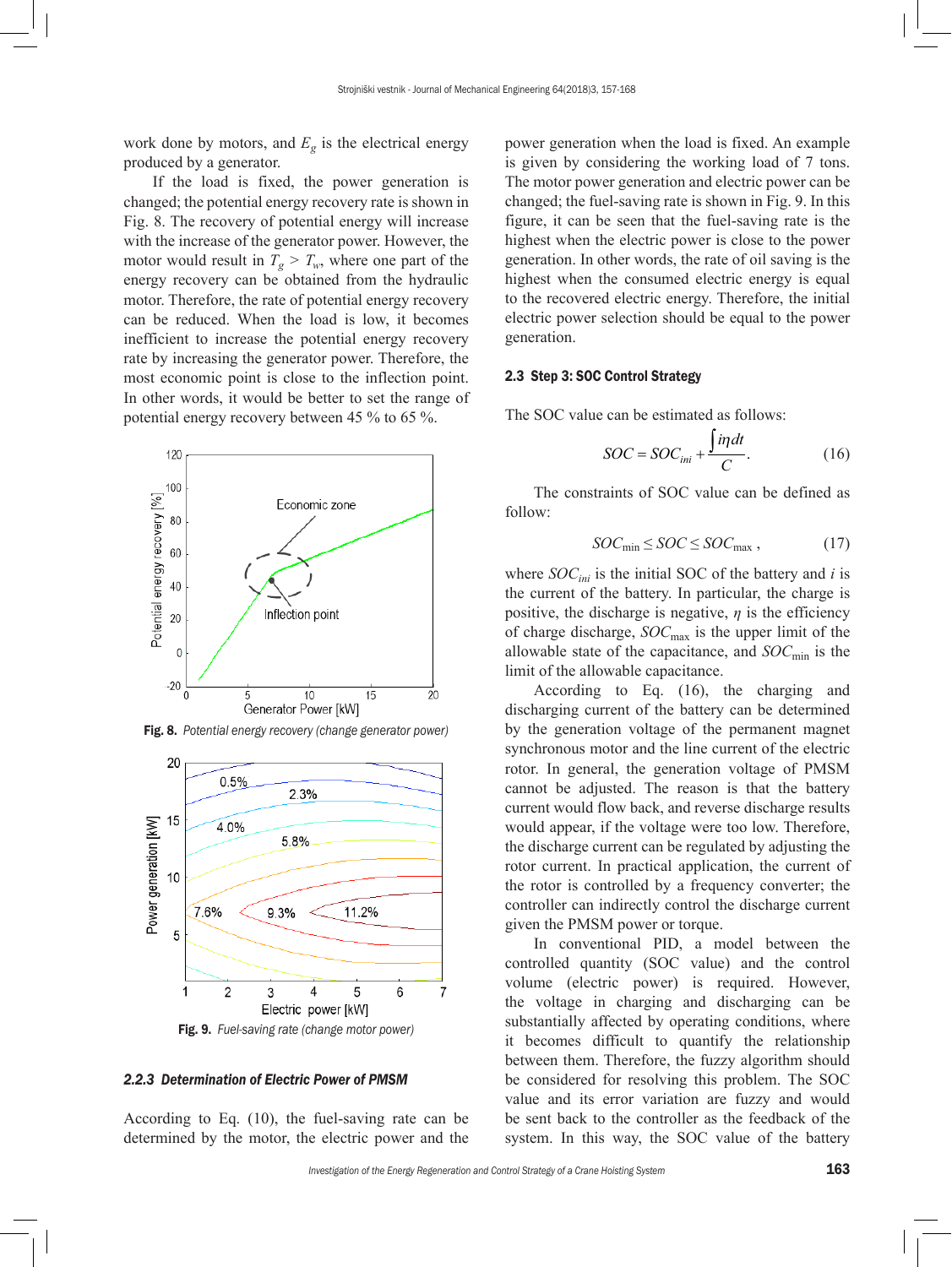becomes stable and safe. The principle of the system is given in Fig. 10.



Fig. 10. *SOC value of the control system*

## 2.4 Step 4: Motor Pressure and Displacement Matching Control Strategy

## *2.4.1 Dynamic Load during Hoisting*

When the load is freely lifted from the ground, the inertia and impact of the load increase the lifting load. As shown in Fig. 11, the lifting force effect can be measured by  $\varphi_2 P_0$ , where  $\varphi_2$  is the lifting load factor larger than 1 and  $\overline{P}_O$  is the lifting load, where it is  $P_Q$ *= mg*.



Fig. 11. *Schematic diagram of dynamic effect*

The lifting dynamic load factor can be defined as:

$$
\varphi_2 = \varphi_{2\min} + \beta_2 \upsilon_q, \qquad (18)
$$

where  $\varphi_{2\text{min}}$  is the minimum value of the dynamic load coefficient corresponding to the rising state level,  $\beta_2$ is the coefficient to be set based on ascending state levels, and  $v_a$  is the stable lifting speed.

# *2.4.2 The Relationship between Displacement and Winch Motor Pressure*

As shown in Fig. 12, the geometric capacity of the hydraulic motor would decrease with the increase of the pressure in the normal mode, where the star represents the effective capacity in the energy-saving mode. This phenomenon is caused by the opening amount unchanged in speed of the engine and the control valve under the constant output flow system. Therefore, the lifting dynamic load generated by the torque of PMSM can increase, resulting in rise of stable lifting speed and reduced motor displacement.



Fig. 12. Pressure and displacement of winch motor

## *2.4.3 Compound Control Strategy*

If the hydraulic motor is used for lifting heavy objects, the braking performance should be properly considered to prevent heavy objects from falling. The motor brake performance can be evaluated by the sliding value of the motor shaft when the inlet and outlet of the motor are cut off. When the actual motor displacement is less than the theoretical one in the energy-saving mode, the hydraulic oil apparently cannot be filled with the motor cavity. As a result, the braking performance can be decreased. To avoid this issue, the feedforward control is added on the original feedback control strategy. In this paper, the motor displacement and pressure matching control strategy are proposed.

Since the hydraulic motor is connected to the motor by a rigid shaft, the actual speed of the motor can be obtained from the feedback of the synchronous motor. In theory, the displacement of the motor is related to the load and the torque acting on the motor shaft. The geometric capacity of the hydraulic motor *Dmt* can be expressed as:

$$
D_{mt} = f(T_D - T_L). \tag{19}
$$

To match the pressure with the displacement of the motor, the motor speed can be reduced by changing the size of the opening of the slide valve, where the actual displacement of the motor would be indirectly changed. According to the linear flow equation of the spool valve, the opening of the spool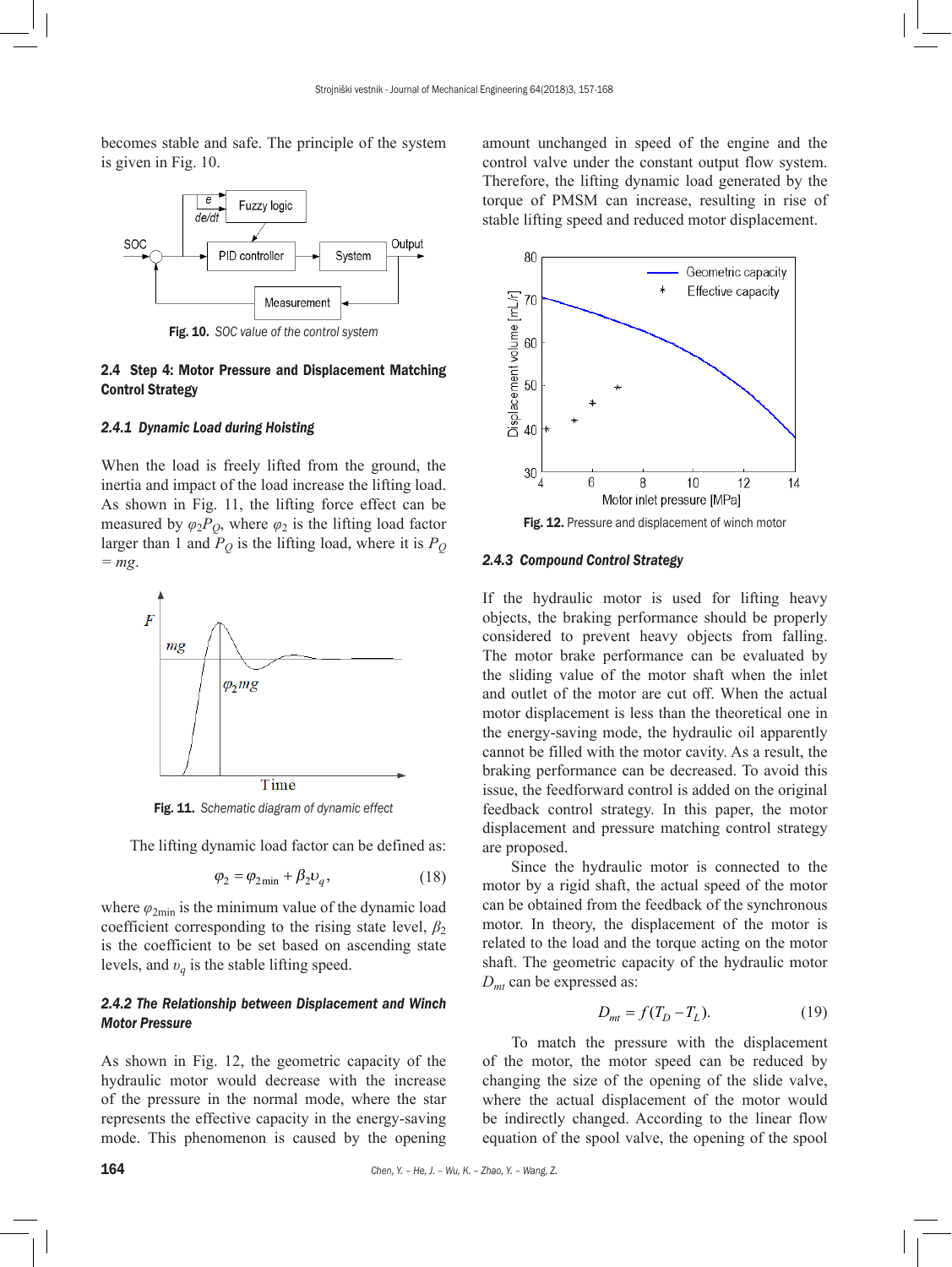

Fig.13. *Block diagram of compound control*

valve can be satisfied when the motor is pulled into the system, which can be expressed as Eq. (20).

$$
K_q X_v' - K_c P_L = f(T_L - T_D)\dot{\theta}.
$$
 (20)

By using the Laplace transformation, the following can be obtained.

$$
K_q X_v^{\dagger} - K_c P_L = f(T_L - T_D)\theta S. \tag{21}
$$

Therefore, the feedforward control can be added to the original feedback control, where the control block diagram is illustrated in Fig. 13.

#### 3 RESULTS AND DISCUSSION

To investigate the effect of the energy-saving system, a test rig was constructed (Fig. 14). A computer is used as the controller with the following parameters. The A port pressure of hydraulic motor is *PA*, the B port pressure of hydraulic motor is  $P_B$ , the flow of motor is *Q*, the speed of PMSM is *n*, the power of PMSM is *P* and the stage of capacitor is SOC.



## 3.1 Efficiency of Regeneration

In Fig. 16, the A port pressure of the hydraulic motor is shown. It can be seen that the A port pressure decreases with the increase in the electric power. It is shown that the output torque of the hydraulic motor decreases when the PMSM works. In Fig. 17, the flow curve of the hydraulic motor is presented. It can be seen from this plot that the motor flow is almost the same for the energy-saving and normal modes. Since the speed of the diesel engine and the handle signal remain unchanged in the same conditions, the flow rate of the motor would remain constant.

To investigate the recovery rate of potential energy, three typical conditions are selected to test the pressure of the B port of the motor as shown in Table 3. According to the analysis in the fourth section, the main factors affecting the recovery of potential energy are the generator power and working load. Experiments were carried out to test the pressure of motor inlet B by fixing the motor power generation and changing the working load. As shown in Fig. 18.  $\Delta P_B$  is the difference between  $P_B$  in energy-saving mode and normal mode.

Table 3. *Potential recovery test condition*

| Parameter | Range<br>[m] | Angle<br>[°] | Arm<br>elongation<br>[m] | Engine<br>speed<br>[r/min] | Height<br>[m] | Load<br>[kg] |
|-----------|--------------|--------------|--------------------------|----------------------------|---------------|--------------|
| Case1     | 6            | 40           | 1278                     | 1400                       | 6             | 7000         |
| Case2     | 6            | 40           | 12.78                    | 1400                       | 6             | 5000         |
| Case3     | 5            | 55           | 1278                     | 1400                       | 10            | 9000         |

As shown in Fig. 18a, the  $\Delta P_B$  is to be approximately zero when the load mass is equal to the generator torque. This can be explained that almost all of the recovered energy is from the load potential energy. Therefore, the potential energy recovery rate becomes the largest in this scenario. According to Eq. (12) and the experimental data, the recovery rate of potential energy can reach 62 %.

As shown in Fig. 18b, the motor is negative, and the load braking is shared by the motor and the PMSM when the load mass is greater than the generator torque. Therefore, the recovery rate of potential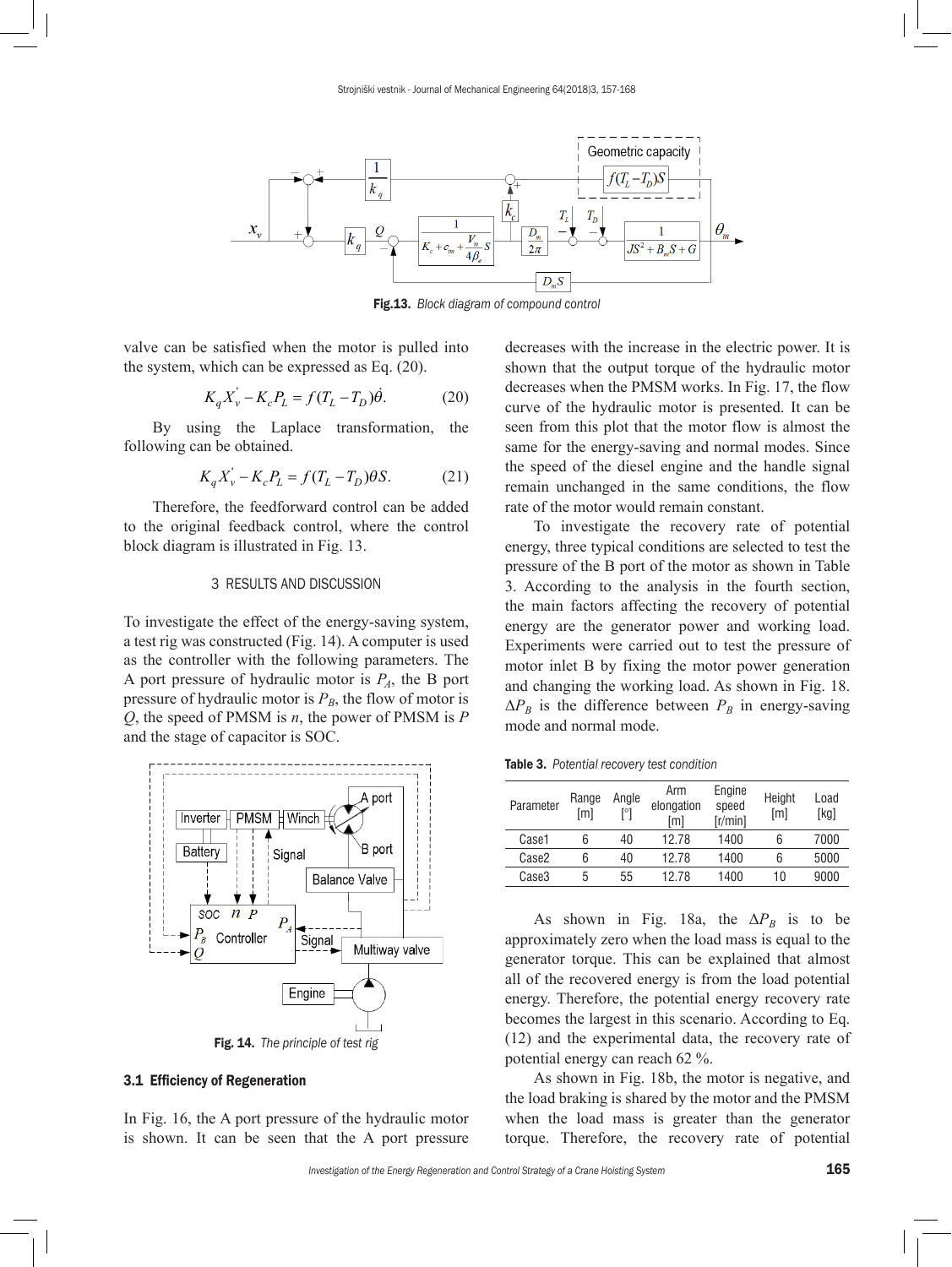

Fig. 15. *Flow chart of control algorithm*

energy is not large in this scenario, which is around 50 %.

As shown in Fig. 18c, parts of the covered energy is from the gravitational potential energy and the other parts come from the motor brake when the load mass is less than the generator torque. At this point, the recovery rate of potential energy can be significantly decreased. Based on Eq. (12), the recovery rate of potential energy is around 40 %.

### 3.2 Variation of the Capacitor's SOC

In Fig. 19, the variation curve of the capacitor's SOC is presented in three work cycles. It can be seen that the variation of the capacitor's SOC can be restrained in a small range by the dynamic adjustment of the PMSM's electric power. After several cycles, the SOC would become stabilized. Since the hydraulic work is cyclic, it can be concluded that the SOC will be stable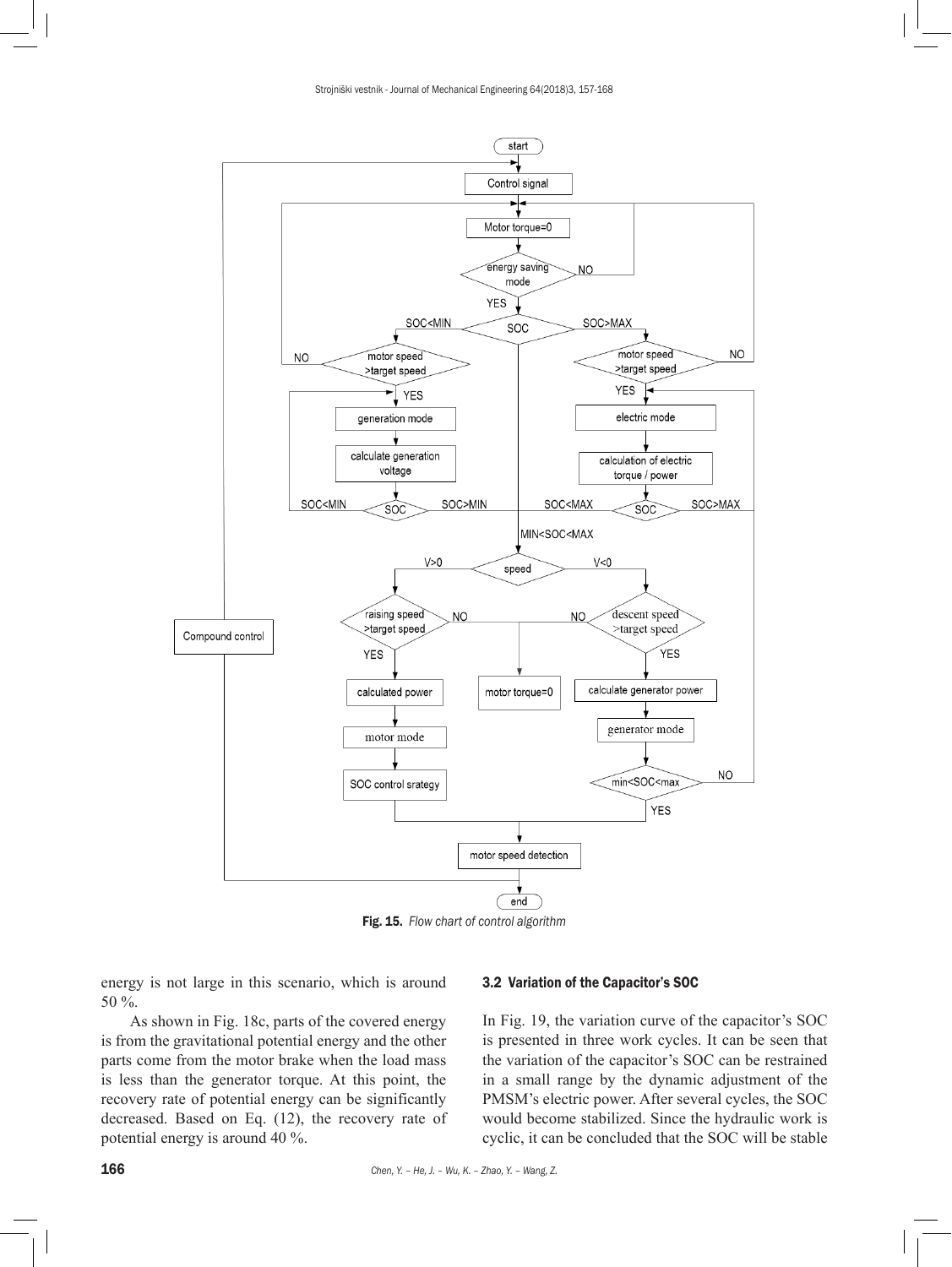

around a certain value as shown in Fig. 19, which is desirable for the capacitor and system for long-term operation.

## 3.3 Response Performance

The analysis of the second section demonstrates that it is necessary to consider the speed of the winch motor. To prevent the motor from being sucked out, the displacement and pressure of the motor should be matched. The motor speeds are tested under normal, energy saving, and energy saving modes with compound control. The results of the tests are shown in Fig. 20.

Moreover, the equivalent torque of the motor shaft is opposite to the equivalent torque of the load on the motor shaft. Therefore, the dynamic load would be generated when the motor is pulled in, and the excessive time from the dynamic steady state would be increased. As a result, the hoisting speed will steadily increase in the energy-saving mode compared with that in the normal mode. If a composite control strategy is employed, the speed of the motor starts